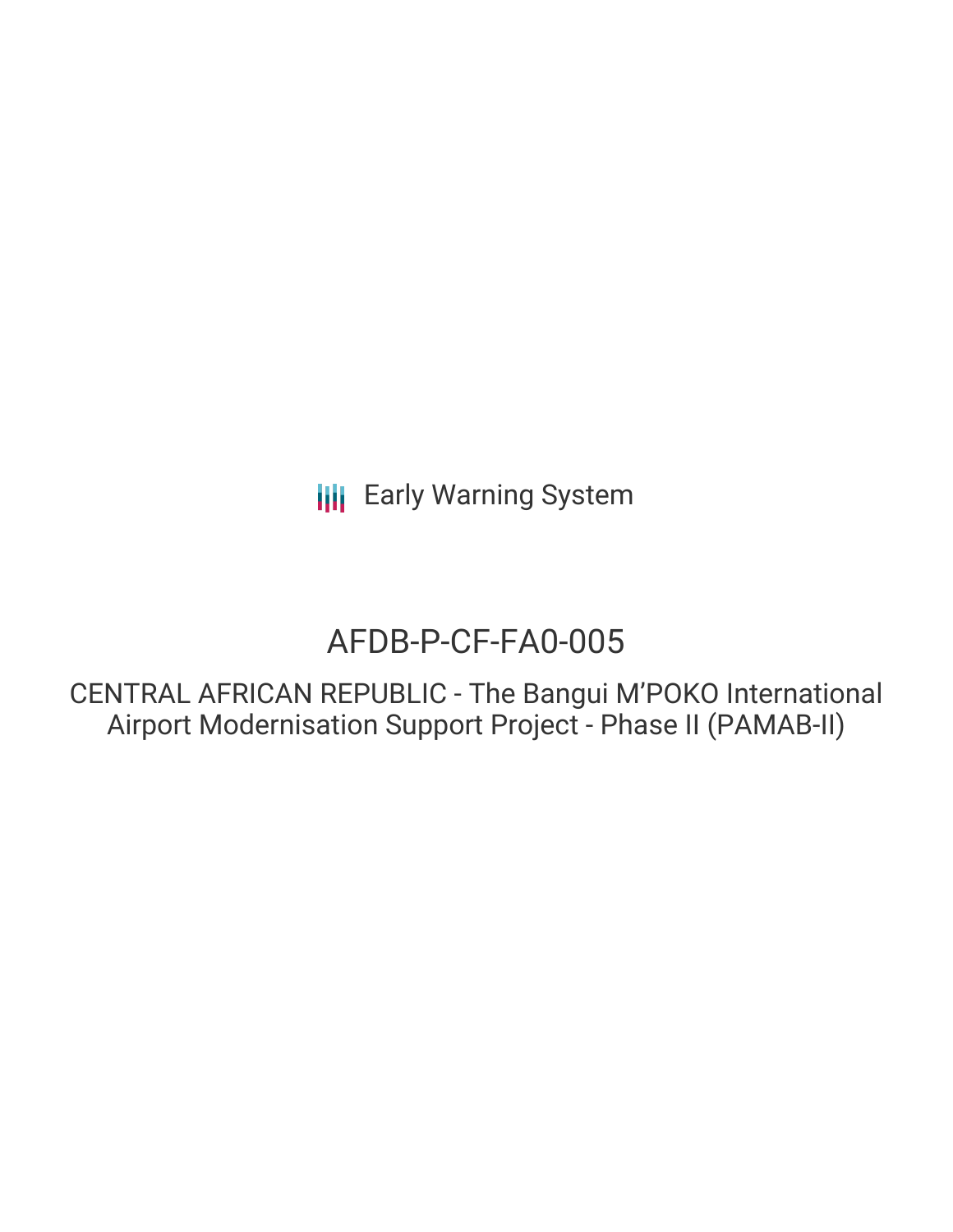

#### **Quick Facts**

| <b>Countries</b>              | Central African Republic                   |
|-------------------------------|--------------------------------------------|
| <b>Financial Institutions</b> | African Development Bank (AFDB)            |
| <b>Status</b>                 | Approved                                   |
| <b>Bank Risk Rating</b>       | U                                          |
| <b>Voting Date</b>            | 2020-10-05                                 |
| <b>Borrower</b>               | Government of the Central African Republic |
| <b>Sectors</b>                | Transport                                  |
| <b>Investment Type(s)</b>     | Grant                                      |
| <b>Grant Amount (USD)</b>     | \$11.20 million                            |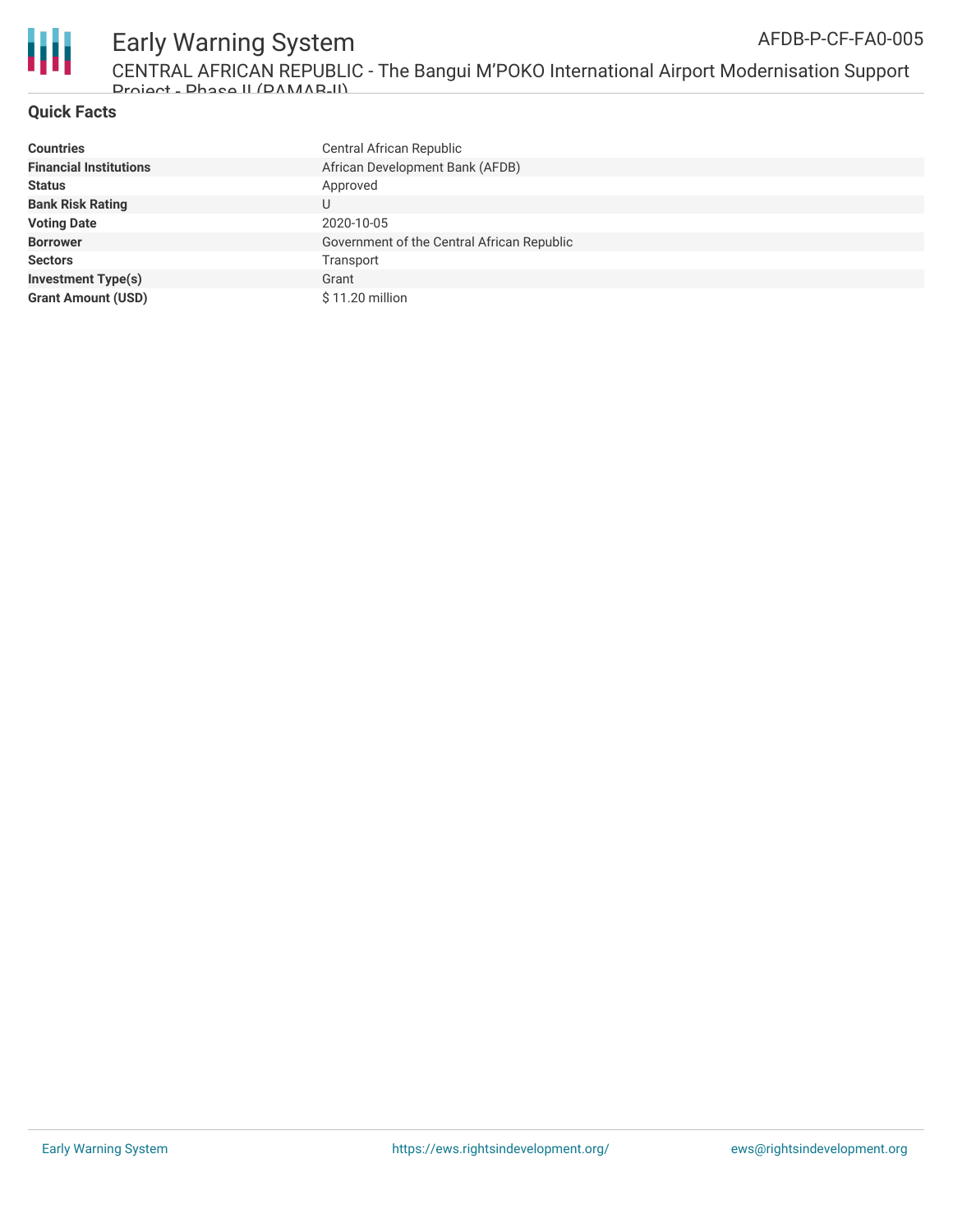

#### Early Warning System CENTRAL AFRICAN REPUBLIC - The Bangui M'POKO International Airport Modernisation Support Project - Phase II (PAMAB-II) AFDB-P-CF-FA0-005

#### **Project Description**

According to the bank website, "The project's overall objective is to contribute to the improvement of air transport safety and security in Central African Republic (CAR). Its sector objective is to consolidate the role of air transport in serving CAR through safe, secure, efficient and quality airport services in line with international standards. The Bank's intervention under PAMAB-II (supplementing PAMAB-I) aims to support CAR to (i) upgrade air transport facilities and services at Bangui/M'Poko International Airport to the required safety and security standards; and (ii) improve the airport platform's service level."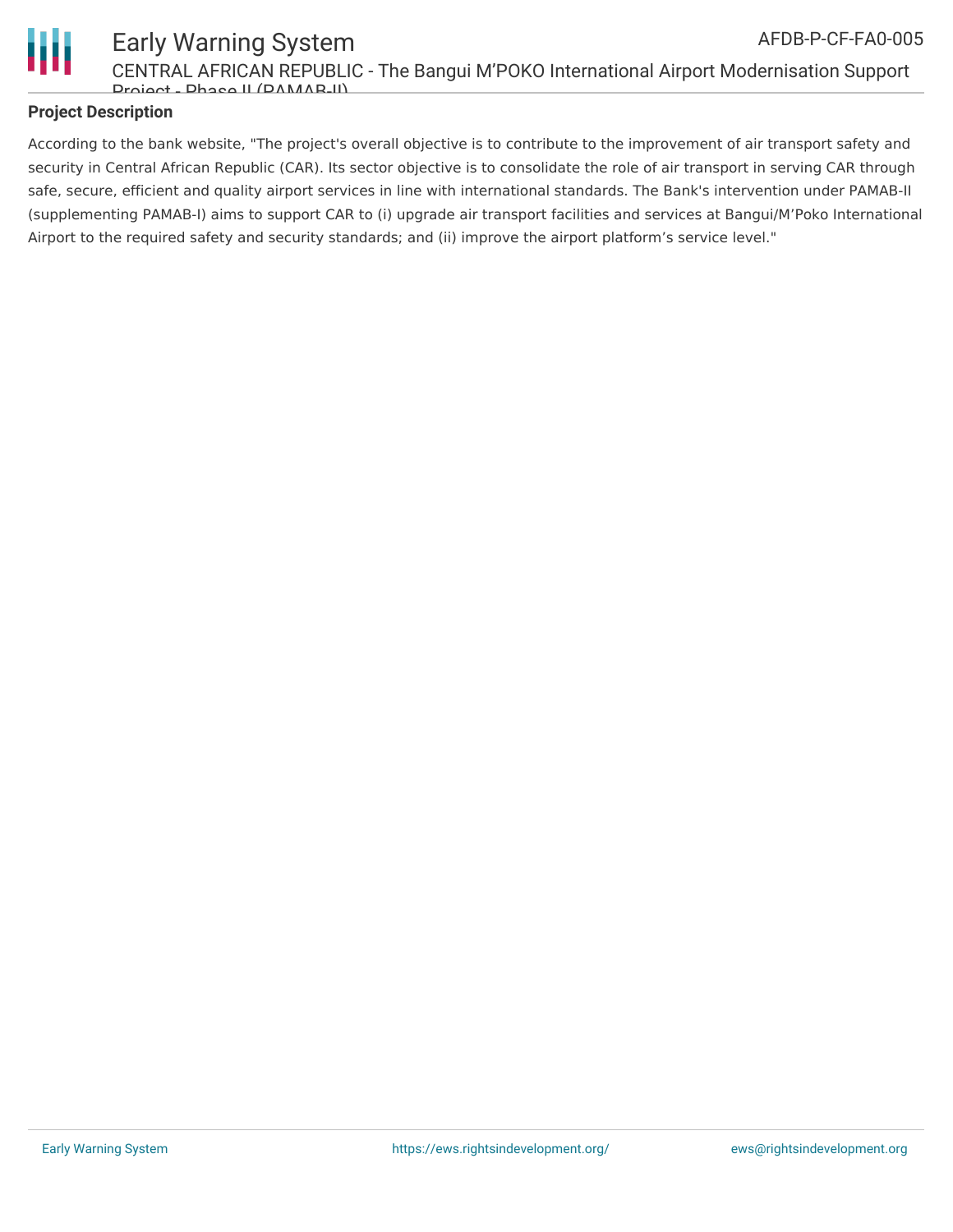Ш

## Early Warning System

CENTRAL AFRICAN REPUBLIC - The Bangui M'POKO International Airport Modernisation Support Project - Phase II (PAMAB-II)

#### **Investment Description**

African Development Bank (AFDB)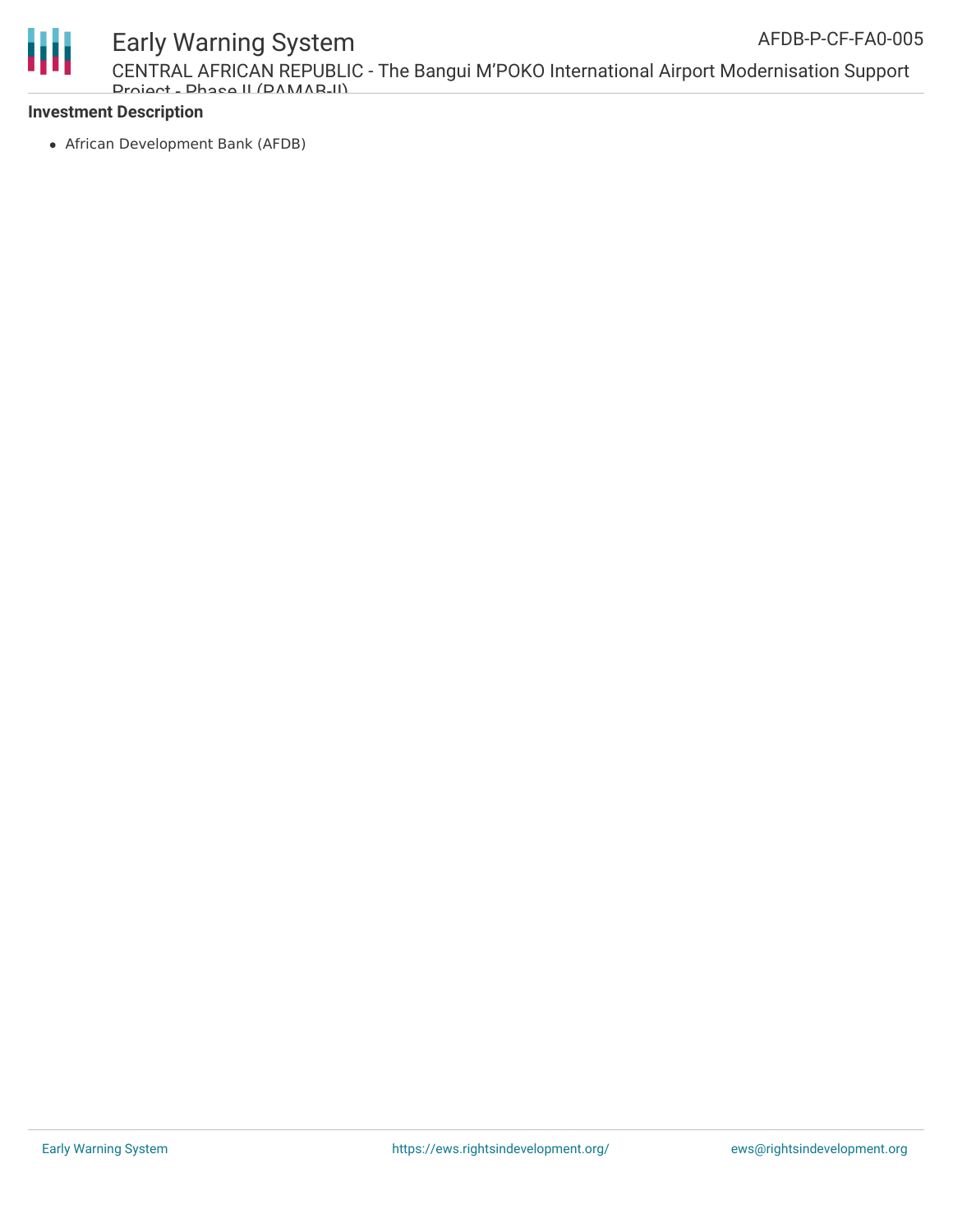

## **Contact Information**

Augustin KARANGA (Team Leader) a.karanga@afdb.org

### ACCESS TO INFORMATION

You can submit an information request for project information at: https://www.afdb.org/en/disclosure-and-access-toinformation/request-for-documents. Under the AfDBÕs Disclosure and Access to Information policy, if you feel the Bank has omitted to publish information or your request for information is unreasonably denied, you can file an appeal at https://www.afdb.org/en/disclosure-and-access-to-information/appeals-process.

### ACCOUNTABILITY MECHANISM OF AfDB

The Independent Review Mechanism (IRM), which is administered by the Compliance Review and Mediation Unit (CRMU), is the independent complaint mechanism and fact-finding body for people who have been or are likely to be adversely affected by an African Development Bank (AfDB)-financed project. If you submit a complaint to the IRM, it may assist you by either seeking to address your problems by facilitating a dispute resolution dialogue between you and those implementing the project and/or investigating whether the AfDB complied with its policies to prevent environmental and social harms. You can submit a complaint electronically by emailing crmuinfo@afdb.org, b.kargougou@afdb.org, b.fall@afdb.org, and/or s.toure@afdb.org. You can learn more about the IRM and how to file a complaint at: https://www.afdb.org/en/independent-review-mechanism/